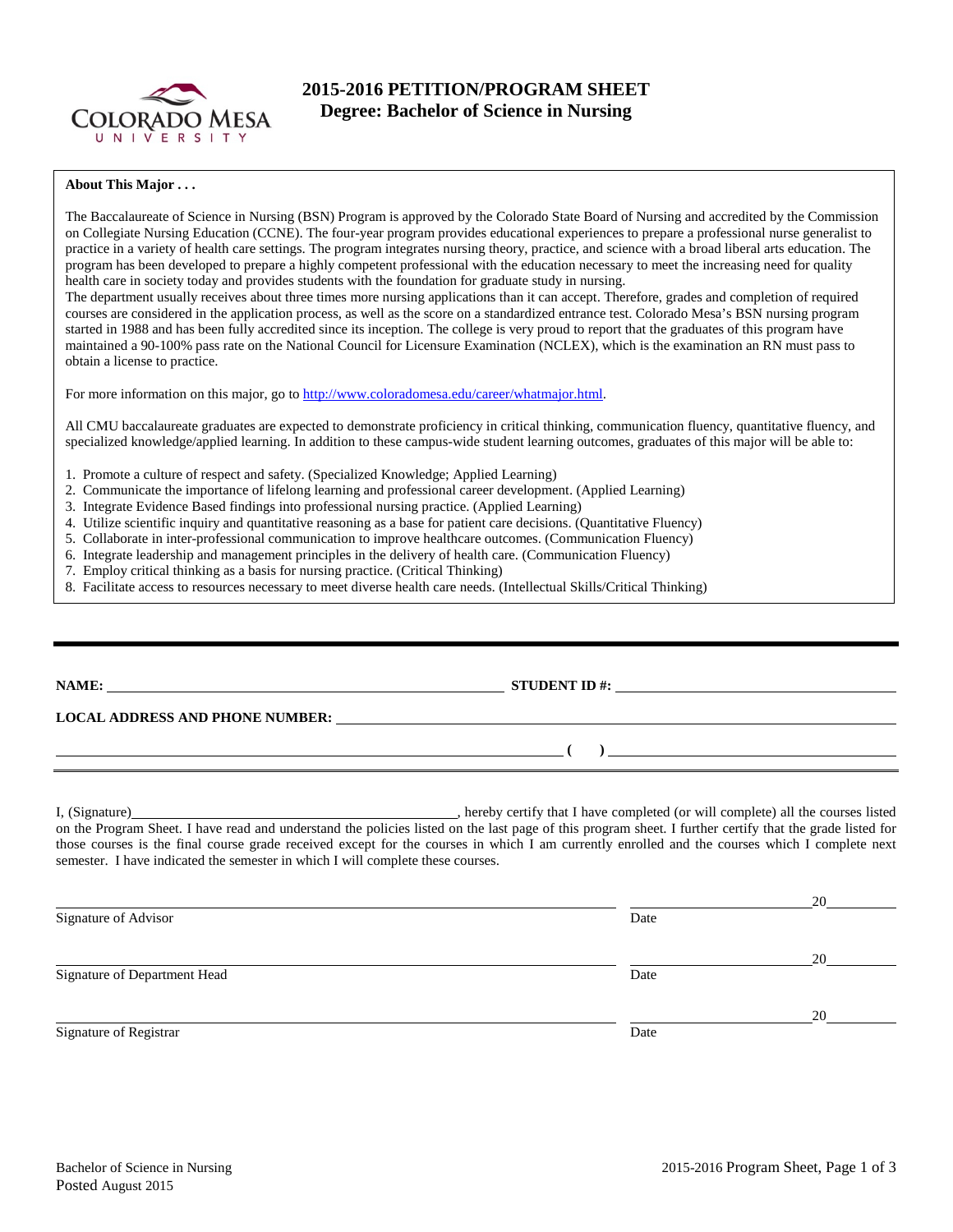#### **DEGREE REQUIREMENTS:**

- 126 semester hours total (Students must complete a minimum of 30 of the last 60 hours of credit at CMU, with at least 15 semester hours in major discipline courses numbered 300 or higher).
- 40 upper division credits (A minimum of 15 taken at the 300-400 course levels within the major at CMU).2.00 cumulative GPA or higher in all CMU coursework
- 2.00 GPA or higher in Essential Learning, prerequisites, and coursework toward the major content area.
- Pre-collegiate courses (usually numbered below 100) cannot be used for graduation.
- When filling out the program sheet a course can be used only once.
- A student must follow the CMU graduation requirements either from 1) the program sheet for the major in effect at the time the student officially declares a major; or 2) a program sheet for the major approved for a year subsequent to the year during which the student officially declares the major and is approved for the student by the department head. Because a program may have requirements specific to the degree, the student should check with the faculty advisor for additional criteria. It is the student's responsibility to be aware of, and follow, all requirements for the degree being pursued. Any exceptions or substitutions must be approved by the student's faculty advisor and Department Head.
- See the "Undergraduate Graduation Requirements" in the catalog for additional graduation information.
- Essential Learning Capstone should be completed between 45 and 75 hours.
- See the "Undergraduate Graduation Requirements" in the catalog for additional graduation information.

**ESSENTIAL LEARNING REQUIREMENTS** (31 semester hours) See the current catalog for a list of courses that fulfill the requirements below. If a course is an Essential Learning option and a requirement for your major, you must use it to fulfill the major requirement and make a different selection for the Essential Learning requirement.

| Course No Title<br>English (6 semester hours, must receive a grade of "C" or better and<br>must be completed by the time the student has 60 semester hours.)<br>ENGL 111 English Composition<br>ENGL 112 English Composition | Sem.hrs Grade Term/Trns<br>3<br>3 |
|------------------------------------------------------------------------------------------------------------------------------------------------------------------------------------------------------------------------------|-----------------------------------|
| <b>Math</b> (3 semester hours, must receive a grade of "C" or better, must be<br>completed by the time the student has 60 semester hours.)                                                                                   |                                   |
|                                                                                                                                                                                                                              |                                   |
| MATH 113 College Algebra                                                                                                                                                                                                     | 4*                                |
| *3 credits apply to the Essential Learning requirements and 1 credit<br>applies to elective credit                                                                                                                           |                                   |
| <b>Humanities</b> (3 semester hours)                                                                                                                                                                                         |                                   |
|                                                                                                                                                                                                                              |                                   |
| Social and Behavioral Sciences (6 semester hours)                                                                                                                                                                            |                                   |
| <b>PSYC</b> 150<br>General Psychology                                                                                                                                                                                        | 3                                 |
| PSYC 233 Human Growth & Development 3                                                                                                                                                                                        |                                   |
| (PSYC 150 and PSYC 233 are also program requirements)                                                                                                                                                                        |                                   |
|                                                                                                                                                                                                                              |                                   |
| <b>Natural Sciences</b> (7 semester hours, one course must include a lab)                                                                                                                                                    |                                   |
|                                                                                                                                                                                                                              |                                   |
| <u>. Andreas and the second component of the second control of the second control of the second control of the second</u>                                                                                                    |                                   |
| $L \xrightarrow{\phantom{aa} \phantom{aa}}$                                                                                                                                                                                  |                                   |
| <b>Fine Arts</b> (3 semester hours)                                                                                                                                                                                          |                                   |
| <b>History</b> (3 semester hours)<br><b>HIST</b>                                                                                                                                                                             |                                   |

| Course No Title                                                        |  | Sem.hrs Grade Term/Trns                          |
|------------------------------------------------------------------------|--|--------------------------------------------------|
| <b>WELLNESS REQUIREMENT</b> (2 semester hours)                         |  |                                                  |
| KINE 100 Health and Wellness                                           |  |                                                  |
| KINA $1 \qquad \qquad$ $\qquad \qquad$ $\qquad \qquad$ $\qquad \qquad$ |  | the company of the company of the company of the |
|                                                                        |  |                                                  |
| <b>ESSENTIAL LEARNING CAPSTONE</b> (4 semester hours)                  |  |                                                  |
| $ECT 200 \sim M$ is the Military                                       |  |                                                  |

| Maverick Milestone                  |   |                                                                                                                         |  |
|-------------------------------------|---|-------------------------------------------------------------------------------------------------------------------------|--|
|                                     |   |                                                                                                                         |  |
|                                     |   |                                                                                                                         |  |
|                                     |   |                                                                                                                         |  |
| Human Anatomy and                   |   |                                                                                                                         |  |
| Physiology I                        | 3 |                                                                                                                         |  |
| Human Anatomy and                   |   |                                                                                                                         |  |
| Physiology I Lab                    |   |                                                                                                                         |  |
| Human Anatomy and                   |   |                                                                                                                         |  |
| Physiology II                       | 3 |                                                                                                                         |  |
| Human Anatomy and                   |   |                                                                                                                         |  |
| Physiology II Lab                   |   |                                                                                                                         |  |
| Pathophysiology                     |   |                                                                                                                         |  |
| <b>Probability and Statistics</b>   | 3 |                                                                                                                         |  |
| <b>ELECTIVES</b> (4 semester hours) |   |                                                                                                                         |  |
| *MATH 113 College Algebra           |   |                                                                                                                         |  |
|                                     |   |                                                                                                                         |  |
|                                     |   | (see English $&$ math pre-reqs) 3<br>Essential Speech (co-requisite) 1<br><b>FOUNDATION COURSES</b> (15 semester hours) |  |

#### **NURSING MAJOR REQUIREMENTS**

| (83 semester hours) Must pass all courses with a grade of "C" or higher. |                                    |                |  |                |  |
|--------------------------------------------------------------------------|------------------------------------|----------------|--|----------------|--|
| <b>NURS 201</b>                                                          | <b>Fundamentals of Nursing</b>     | 4              |  |                |  |
| <b>NURS 201L</b>                                                         | Fundamentals of Nursing Lab        | 3              |  |                |  |
| <b>NURS 202</b>                                                          | Health Assessment/Promotion        | 3              |  |                |  |
| <b>NURS 202L</b>                                                         | Health Assessment/Promotion        |                |  |                |  |
|                                                                          | Lab                                | 1              |  |                |  |
| <b>NURS 203</b>                                                          | Pharmacology I                     | $\overline{2}$ |  |                |  |
| <b>NURS 204</b>                                                          | Nursing Theory/Foundations         | 1              |  |                |  |
| <b>NURS 301</b>                                                          | Medical/Surgical Process           | 4              |  |                |  |
| <b>NURS 301L</b>                                                         | Medical/Surgical Process Lab       | 4              |  |                |  |
| <b>NURS 302</b>                                                          | <b>Family Nursing Through</b>      |                |  |                |  |
|                                                                          | the Lifespan                       | 3              |  |                |  |
| <b>NURS 303</b>                                                          | Professional Development           | $\overline{c}$ |  |                |  |
| <b>NURS 304</b>                                                          | Pharmacology II                    | $\overline{c}$ |  | $\overline{a}$ |  |
| <b>NURS 313</b>                                                          | <b>Mental Health</b>               | 3              |  |                |  |
| <b>NURS 313L</b>                                                         | Mental Health Lab                  | $\overline{c}$ |  |                |  |
| <b>NURS 314</b>                                                          | The Childbearing Family            | 3              |  |                |  |
| <b>NURS 314L</b>                                                         | The Childbearing Family Lab        | $\overline{2}$ |  |                |  |
| <b>NURS 315</b>                                                          | Pediatrics                         | $\overline{c}$ |  |                |  |
| <b>NURS 315L</b>                                                         | Pediatrics Lab                     | 1              |  |                |  |
| <b>NURS 403</b>                                                          | <b>Population Health Nursing</b>   | $\overline{2}$ |  |                |  |
| <b>NURS 403L</b>                                                         | <b>Population Health Nursing</b>   |                |  |                |  |
|                                                                          | Lab                                | 1              |  |                |  |
| <b>NURS 413</b>                                                          | <b>Community Health</b>            |                |  |                |  |
|                                                                          | Microsystems                       | 2              |  |                |  |
| <b>NURS 413L</b>                                                         | <b>Community Health</b>            |                |  |                |  |
|                                                                          | Microsystems Lab                   | 1              |  |                |  |
| <b>NURS 406</b>                                                          | Advanced Medical/Surgical          | 3              |  |                |  |
| <b>NURS 406L</b>                                                         | Advanced Medical/Surgical          |                |  |                |  |
|                                                                          | Lab                                | 3              |  |                |  |
| <b>NURS 407</b>                                                          | Nursing Research                   | 3              |  |                |  |
| <b>NURS 411</b>                                                          | Leadership                         | $\overline{c}$ |  |                |  |
| <b>NURS 411L</b>                                                         | Leadership Lab                     | 1              |  |                |  |
| <b>NURS 412L</b>                                                         | Senior Specialty                   | 4              |  |                |  |
| <b>NURS 415</b>                                                          | <b>Business of Health Care</b>     | 2              |  |                |  |
|                                                                          |                                    |                |  |                |  |
| <b>NURS 416</b>                                                          | <b>Transitions to Professional</b> |                |  |                |  |
|                                                                          | Nursing                            | $\overline{2}$ |  |                |  |
|                                                                          |                                    |                |  |                |  |
| <b>NURSING Elective</b> (2 semester hours)                               |                                    |                |  |                |  |
| <b>NURS</b>                                                              |                                    | $\overline{2}$ |  |                |  |